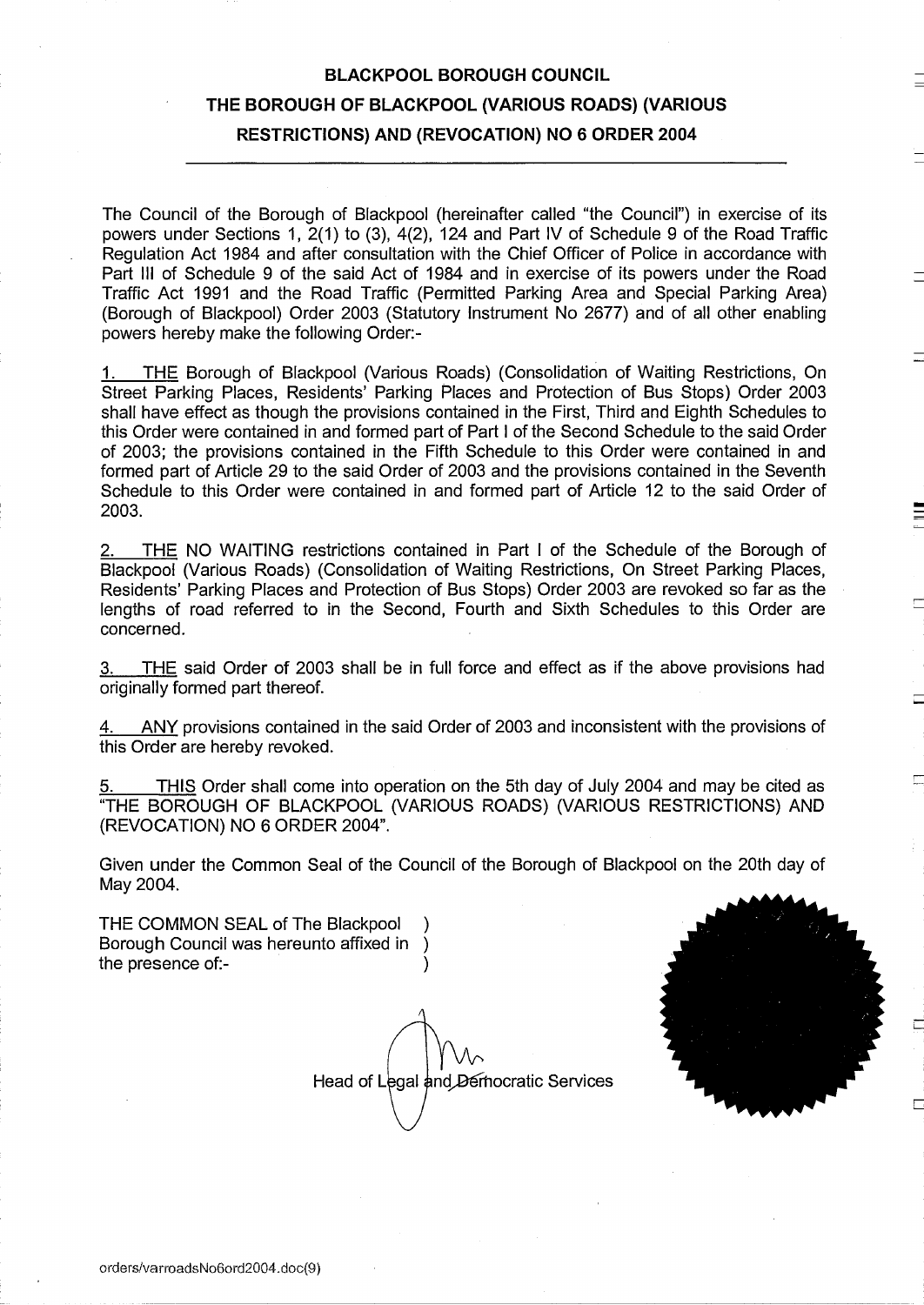## NO WAITING AT ANY TIME

Bispham Road, from Hayfield Avenue for a distance of 185m in a northerly direction (to include radii to islands), West side .

Kylemore Avenue, from <sup>a</sup> point 22m west of Normandie Avenue to a point 5m east on Normandie Avenue, North side .

Kylemore Avenue, from a point 10m west of Ardmore Road to a point 16m east of Ardmore Road, South side .

Normandie Avenue, from Kylemore Avenue for a distance of 10m in a northerly direction, Both sides.

Ardmore Road, from Kylemore Avenue for a distance of 10m in a southerly direction, Both sides.

Kylemore Avenue, from a point 5m west of St. Michaels Road for a distance of 105m in a easterly/southerly and westerly direction, North/East/South sides.

St Michaels Road, from Kylemore Avenue for a distance of 17m in a northerly direction, Both sides .

Codale Avenue, from All Hallows Road for a distance of 18m in an easterly direction, North side.

Codale Avenue, from All Hallows Road for a distance of 14m in an easterly direction, South side.

All Hallows Road, from All Saints Road for a distance of 4m in a southerly direction, East side.

Village Way, from All Hallows Road for a distance of 5m in a westerly direction, Both sides.

All Hallows Road, from a point 23m south of Denebank to a point 18m north of Denebank, East side.

All Hallows Road, from a point 123m south of Village Way to Red Bank Road, West side .

All Hallows Road, from a point 70m north of Denebank to a point 10m north of Codale Avenue, East side.

All Hallows Road, from a point 42m north of most northerly school entrance to a point 28m north of Codale Avenue, East side.

Devonshire Road, from a point 69m south of Mossom Lane for a distance of 114m in a southerly direction, East side.

Devonshire Road, from a point 63m north of Oakland Avenue for a distance of 114m in a northerly direction, West side.

Fleetwood Road, from a point 75m north of Digham Avenue to Devonshire Road, Both sides.

匸

Central Drive, Grasmere Road to Bloomfield Road, East side.

Palmer Avenue, from Central Drive for a distance of 10m in an easterly direction, Both sides.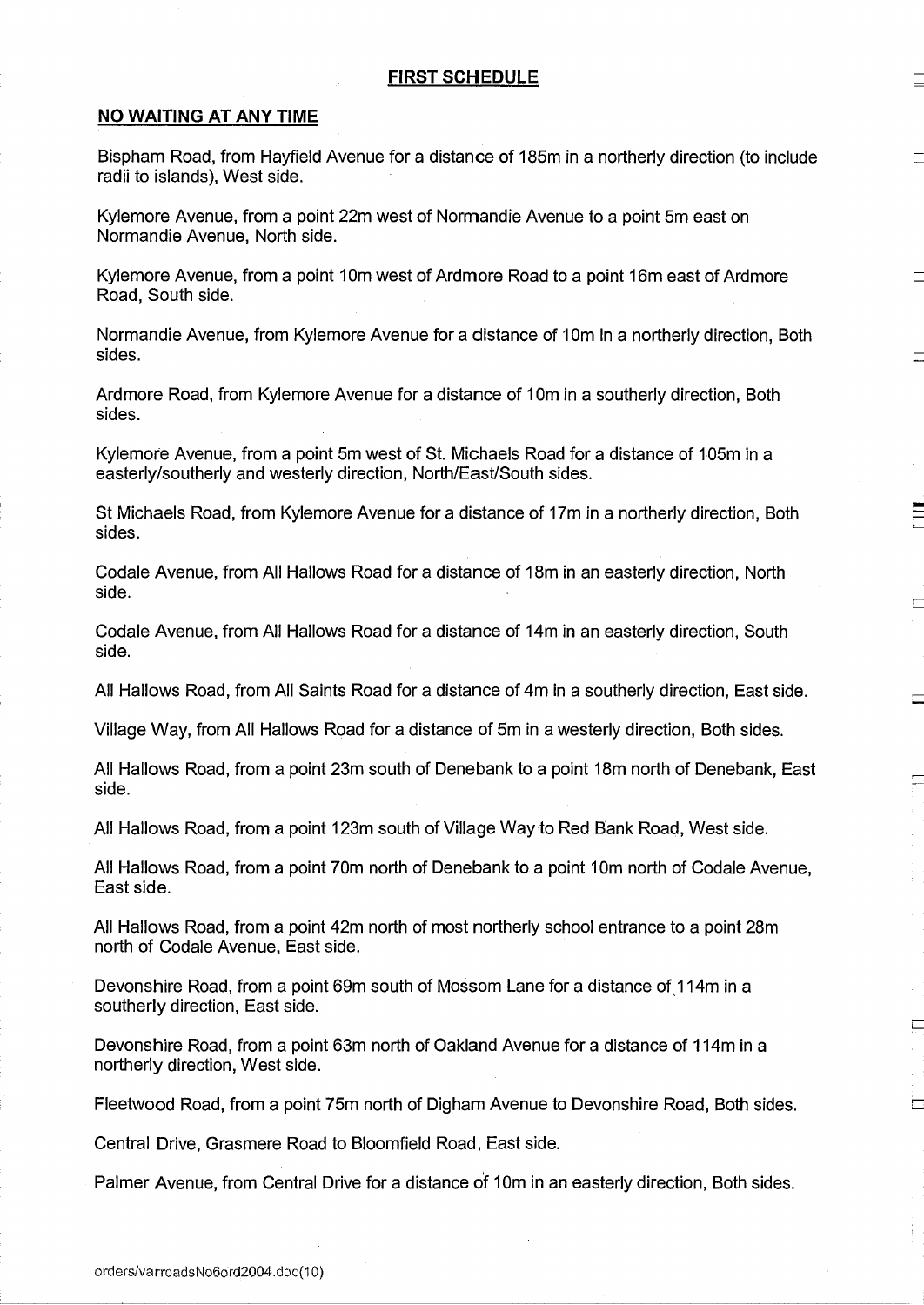Mere Road, from a point 28m east of the easterly kerbline of Whitegate Drive for a distance of 28m in an easterly direction, South side.

Forest Gate, from Whitegate Drive for a distance of 40m in an easterly direction, North side .

Hornby Road, from a point 9m west of Whitegate Drive for a distance of 16m in a westerly direction, South side.

Whitegate Drive, from a point 9m south of Reads Avenue to a point 30m north of Homby Road, West side.

Hornby Road, from a point 29m north of Bryan Road to a point 9m south of Newcastle Avenue, East side.

## SECOND SCHEDULE

## REVOCATION OF NO WAITING AT ANY TIME

All Hallows Road, from Red Bank Road for a distance of 103m in a northerly direction, West side.

All Hallow Road, for a distance of 23m north of Red Bank Road, East side.

Central Drive, Grasmere Road to opposite Field Street, East side.

Central Drive, Bloomfield Road to Back Bloomfield Road, East side .

Service Road off Bispham Road adjacent to Bispham High School, for a distance of 56m north of property no. 187 Bispham Road, West side.

Forest Gate, Whitegate Drive to 14m east of Whitegate Drive, North side.

#### THIRD SCHEDULE

#### NO WAITING 8.00 AM - 6.00 PM MONDAY TO SATURDAY (INCLUSIVE)

All Hallows Road, from a point 23m south of Denebank to a point 64m north of Red Bank Road, East side.

All Hallows Road, from a point 18m north of Denebank to a point 70m north of Denebank, East side .

All Hallows Road, from a point 10m north of Codale Avenue to a point 28m north of Codale Avenue, East side.

All Hallows Road, from a point 42m north of the most northerly school entrance to westerly end of parking bay opposite All Hallows Church, East side.

#### FOURTH SCHEDULE

#### REVOCATION OF NO WAITING 8.0 <sup>0</sup> AM - 6.00 PM MONDAY TO SATURDAY (INCLUSIVE)

All Hallows Road, from a point opposite no. 14 to westerly end of parking bay opposite All Hallows Church, East side.